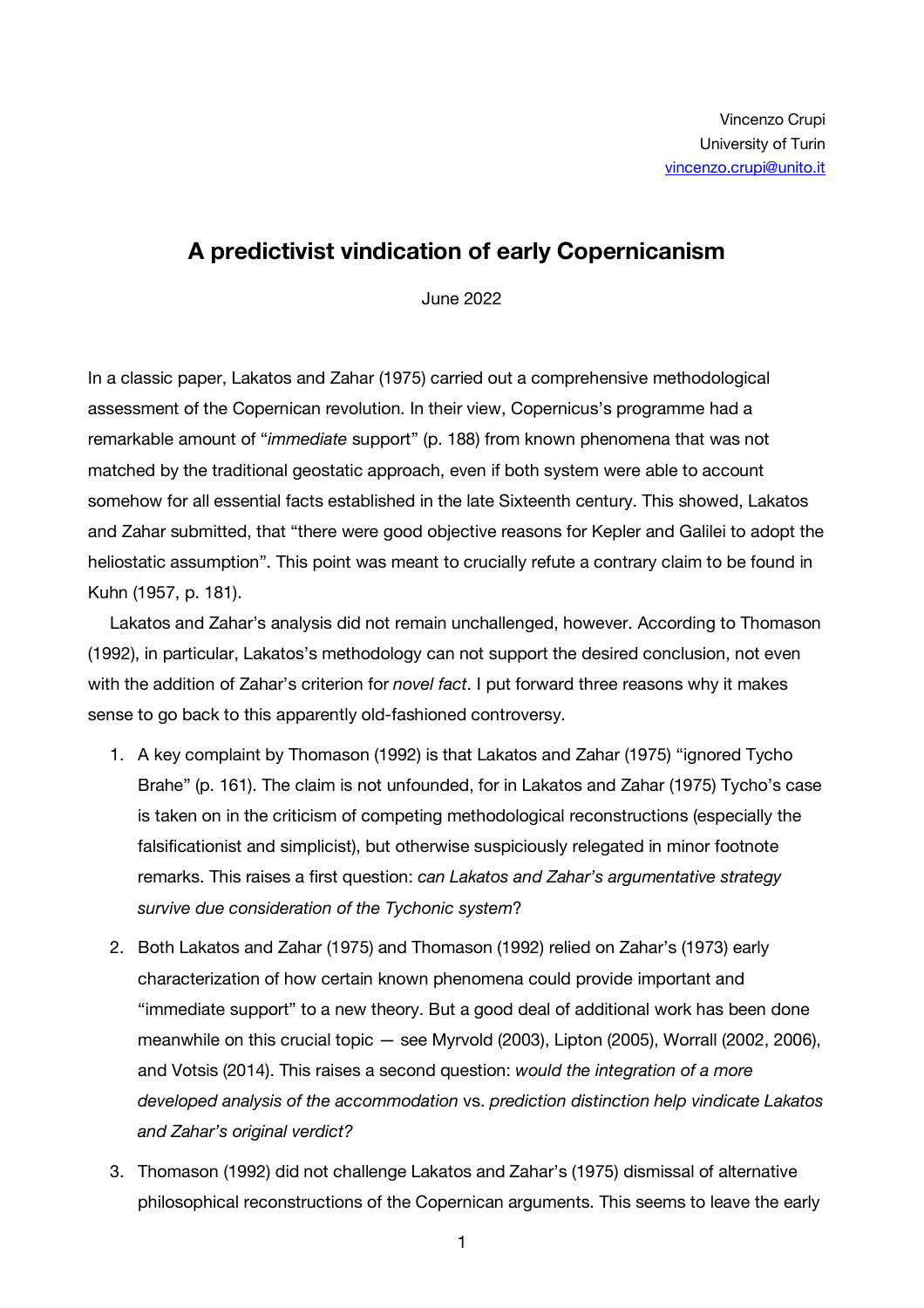Copernicans' choice with no plausible methodological justification. Already championed by Riccioli (1651), such view has been revived by Kuhn's work, then fueled by Feyerabend (1975), and has remained influential in the scholarship thereafter (see Graney 2015 and Marcacci 2015; Finocchiaro 2010 is an interesting exception). Meanwhile, no criticism of Thomason (1992) has appeared in thirty years. This raises a third, and final, question: *is there any serious chance left for one to resist Kuhn's (1957) charge of "irrationality" on early Copernicans?*

In my contribution, I plan to recast Lakatos and Zahar's (1975) analysis in a new form, and defend it from Thomason's (1992) criticism. My argument will proceed in *three* steps.

*First*, I will define a coherent variation of the Lakatosian reconstruction which thoroughly includes the Tychonic system (see Margolis 1991 for a revealing independent argument supporting this move on purely historical grounds). A crucial point of my proposal is that Lakatos and Zahar's (1975) reference to the heliocentric "rough model" be taken very seriously as indicating a key unit of methodological assessment. Also, broadly following Worrall (2002, 2006), I will employ a minimal implementation of use-novelty which — unlike Zahar's (1973) — squarely avoids reliance on dubious psychological and historical contingencies. Briefly put, I will consider a known fact *F* as use-novel (indeed, a successful prediction, and therefore confirming evidence) for a core theory *T* in case there exists another known fact *E* such that *F* follows from *T* and *E* but *not* from *T* alone or *E* alone (of course, on the background of further contextually unchallenged assumptions).<sup>1</sup> To be sure, this characterization fully integrates the Duhemian point that a theory can always be tailored to recover known phenomena, here *E* and *F* (see Crupi 2021). By contrast, the fact that a key piece of theory (roughly, a Lakatosian hard-core, or part thereof) enables the derivation of some of the available evidence from other parts of it is taken as a distinctive element of empirical success.2 As a classic example, posit *E* = Kepler's first law, *T* = Newton's theory, and *F* = Kepler's second law. Also, so-called *cross-validation* techniques can be seen as a routine application of the same idea in statistical settings (as pointed out by Schurz 2014, p. 92).

*Second*, I will establish a conditional statement: *if* my reconstruction holds, then positive answers ensue for questions (1)-(3) above. Relevant cases involved in the controversy between Lakatos and Zahar (1975) and Thomason (1992) will be systematically revisited in this perspective.

 $\overline{a}$ 

<sup>&</sup>lt;sup>1</sup> To defuse the logical trickery of positing  $T = E \supset F$  and claim confirmation for such degenerate *T* one should add that *T* itself must not follow from *F*. But this proviso is obviously satisfied by real scientific hypotheses, models, or theories: these are not meant to be logically *provable* by the phenomena.

<sup>2</sup> Formally, one way to see this analysis is as a special (non-probabilistic) case of Myrvold's (2003) account of the evidential value of "unification" via the increase of "informational relevance" between known phenomena. The connection with use-novelty, however, does not play any role in Myrvold's discussion.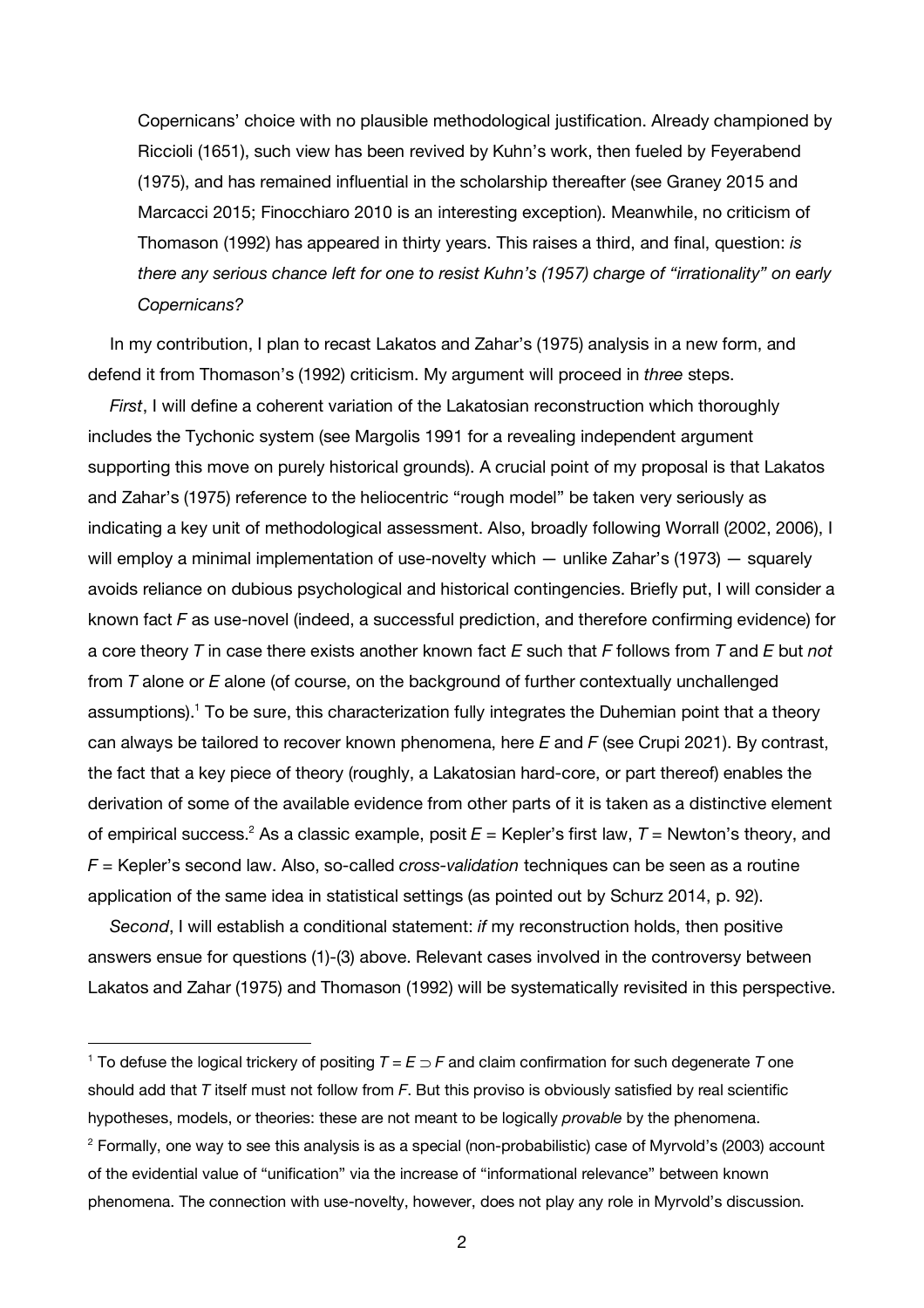As a cornerstone illustration, consider retrograde motion: as it happens, my basic analysis of usenovelty implies that retrograde motion counts as an impressive piece of confirmation for the heliocentric "rough model" but *not* for the Tychonic specification of geostatic astronomy.

As a *final* step, I will assess the antecedent of the conditional above, with an attempt at detaching the consequent, and thus providing a full methodological vindication of early Copernicanism. On the one hand, I will defend my variant of a predictivist view of confirmation: not only is my interpretation of use-novelty in the spirit of the original Lakatos / Zahar / Worrall tradition, I will submit; it also arguably receives indirect theoretical support from a variety of widespread informal remarks, including reference to (no) double-counting, predictive risk, unification, and explanation. Moreover, my reconstruction is consistent with the historical record in the case-study at issue  $-$  so I will argue  $-$  and allows for an insightful recapitulation of the rather untidy debate on whether the Copernican theory was effectively best off when people like Kepler and Galilei made up their mind in its favour.

## **REFERENCES**

Crupi V. (2021). Confirmation. In E.N. Zalta (ed.), *The Stanford Encyclopedia of Philosophy* (Spring 2021 Edition). URL: https://plato.stanford.edu/archives/spr2021/entries/confirmation/.

Feyerabend P.K. (1975). *Against Method*. London: Verso.

Finocchiaro M. (2010). *Defending Copernicus and Galileo*. Dordrecht: Springer.

- Graney C.M. (2015). *Setting Aside All Authority*. University of Notre Dame Press.
- Kuhn T. (1957). *The Copernican Revolution*. Harvard University Press.
- Lakatos I. and Zahar E. (1975/78). Why did Copernicus's research programme supersede Ptolemy's?. In R. Westman (ed.), *The Copernican Achievement* (pp. 354-383), University of California Press, 1975. Reprinted in I. Lakatos, *Philosophical Papers* I: *The Methodology of Scientific Research Programmes*  (pp. 168-192), Cambridge University Press, 1978.

Lipton P. (2005). Testing hypotheses: Prediction and prejudice. *Science*, 307: 219-221.

- Marcacci F. (2015). The world-system of Giovanni Battista Riccioli and the phases of Venus and Mercury. *Advances in Historical Studies*, 4: 106-117.
- Margolis H. (1991). Tycho's system and Galileo's *Dialogue*. *Studies in History and Philosophy of Science*, 22: 259-275.
- Myrvold W. (2003). A Bayesian account of the virtue of unification. *Philosophy of Science*, 70: 399-423.

Riccioli G.B. (1651). *Almagestum Novum*. Bologna.